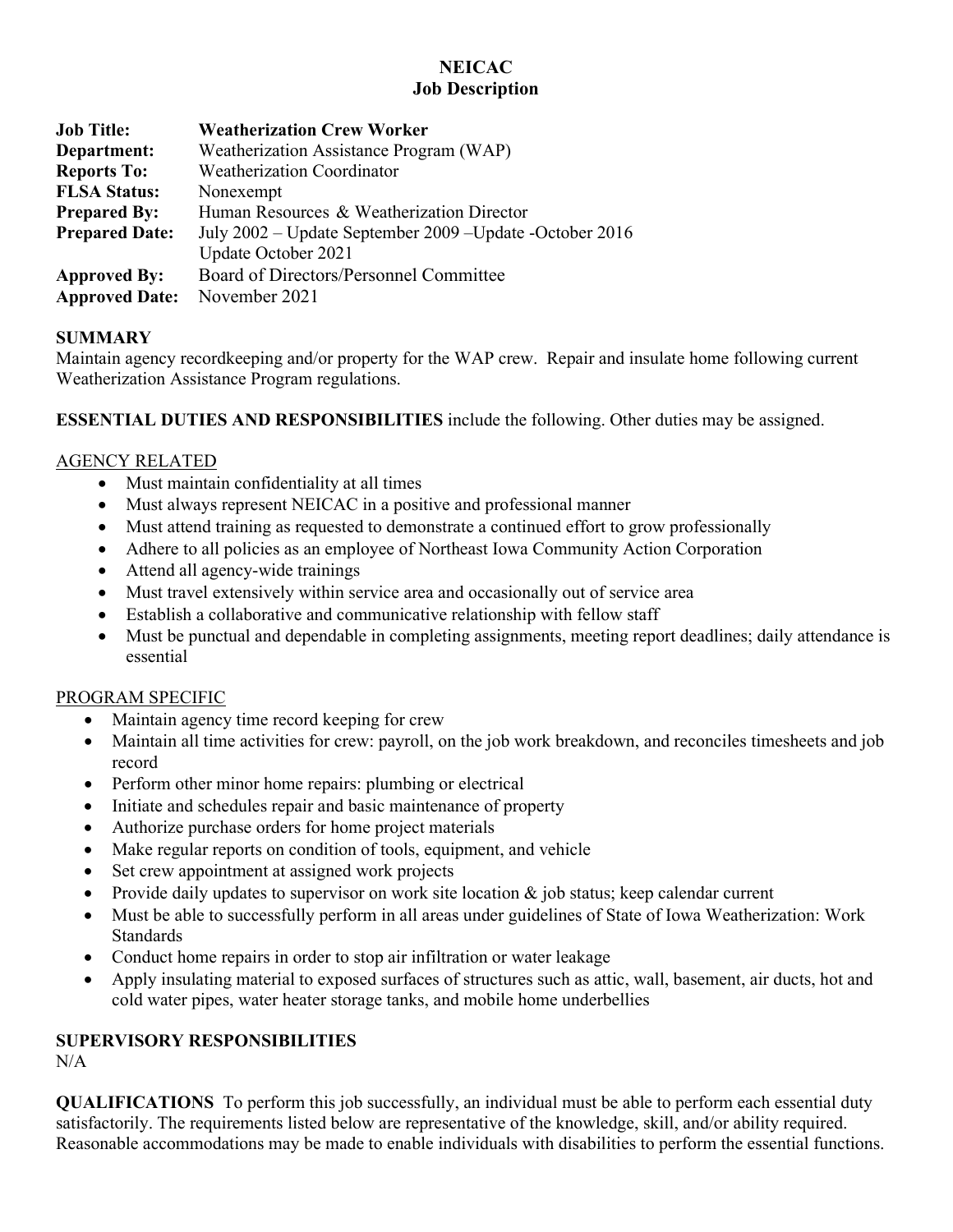#### **EDUCATION and/or EXPERIENCE**

High school diploma or general education degree (GED) required. One to three months related experience and/or training or equivalent combination of education and experience. Computer experience and/or training.

## **LANGUAGE SKILLS**

Ability to read and interpret documents such as safety rules, operating and maintenance instructions, and procedure manuals. Ability to write routine reports and correspondence. Ability to speak effectively before groups of customers or employees of organization.

#### **MATHEMATICAL SKILLS**

Ability to add, subtract, multiply, and divide in all units of measure, using whole numbers, common fractions, and decimals. Ability to compute rate, ratio, and percent and to draw and interpret bar graphs.

#### **REASONING ABILITY**

Ability to apply common sense understanding to carry out detailed but uninvolved written or oral instructions. Ability to deal with problems involving a few concrete variables in standardized situations.

#### **CERTIFICATES, LICENSES, REGISTRATIONS**

Must have valid driver's license and a good driving record as required by NEICAC insurance carrier. Must be able to successfully certify with State under guidelines of State of Iowa Weatherization work standards. Must satisfactorily complete a Criminal Records Check.

#### **PHYSICAL DEMANDS**

The physical demands described here are representative of those that must be met by an employee to successfully perform the essential functions of this job. Reasonable accommodations may be made to enable individuals with disabilities to perform the essential functions.

While performing the duties of this job, the employee is frequently required to stand; walk; sit; use hands to finger, handle, or feel; reach with hands and arms; and stoop, kneel, crouch, or crawl. The employee is frequently required to climb or balance and talk or hear. The employee must frequently lift and/or move up to 50 pounds and occasionally be required to lift over 50 pounds. Specific vision abilities required by this job include distance vision, peripheral vision, depth perception, and ability to adjust focus.

Employee must pass an annual OSHA approved Respirator Physical and Respirator Fit Test (different sizes of respirators are available to employees) in addition to a physical pre-work screen. Employee must not have facial hair that comes between the sealing surface of the facepiece and the face or that interferes with valve function.

#### **WORK ENVIRONMENT**

The work environment characteristics described here are representative of those an employee encounters while performing the essential functions of this job. Reasonable accommodations may be made to enable individuals with disabilities to perform the essential functions. While performing the duties of this job, the employee is frequently exposed to moving mechanical parts, outside weather conditions, and risk of electrical shock. The employee will regularly be required to work in enclosed, tight and small areas. The employee is occasionally exposed to wet and/or humid conditions; high, precarious places; fumes or airborne particles; toxic or caustic chemicals; extreme cold; extreme heat; and vibration. The noise level in the work environment is usually moderate.

*The above statements are intended to describe the general nature and level of work being performed by the person assigned to this position. Principal accountabilities are intended to describe those functions that are essential to the performance of this job, and "other" accountabilities include those that are considered incidental or secondary to the overall purpose of this job.*

*This job description does not state or imply that the above are the only duties and responsibilities assigned to this position. Employees holding this position will be required to perform any other job-related duties as requested by*